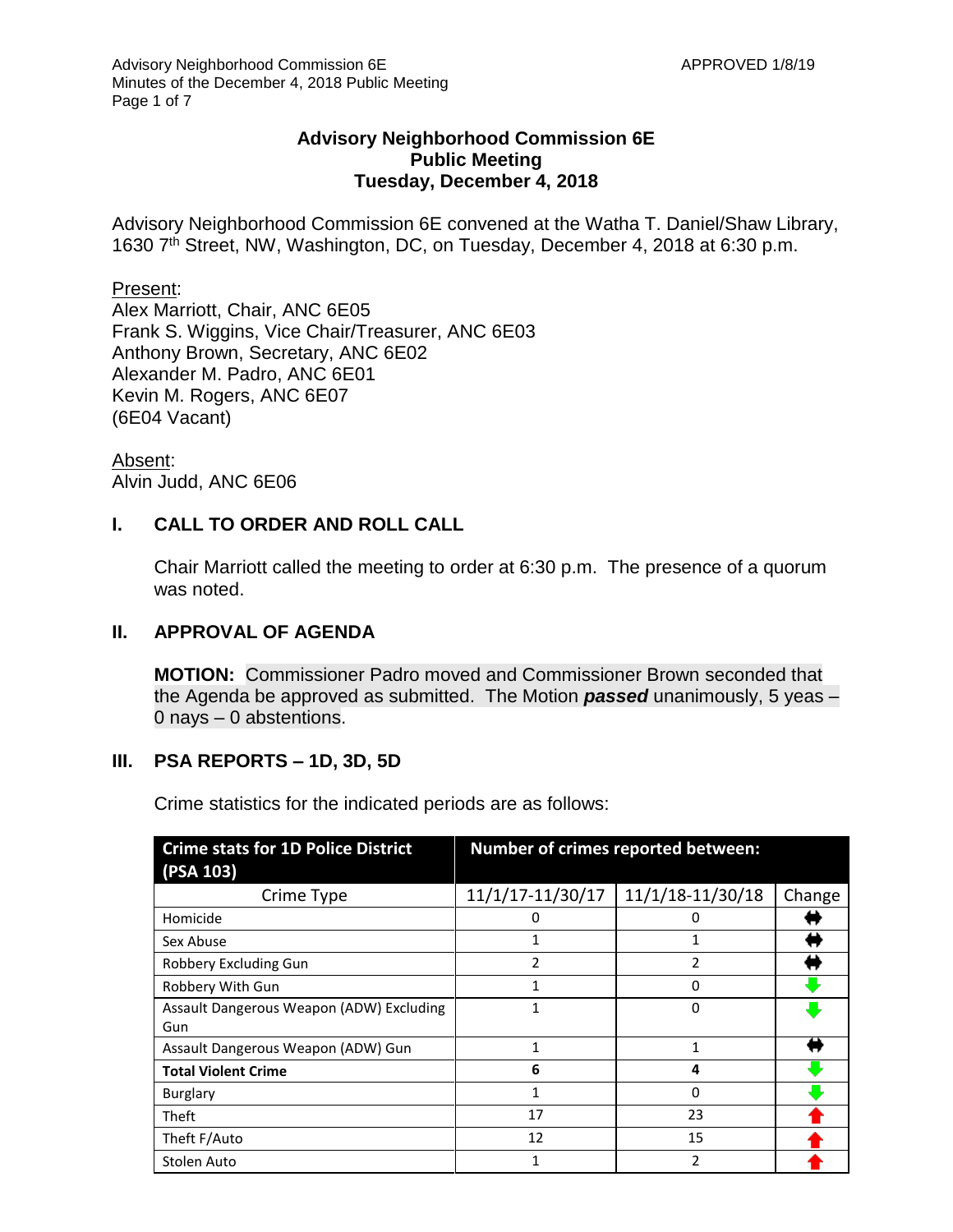| (PSA 103)                   | <b>Crime stats for 1D Police District Community Community Progress</b> Pumber of crimes reported between: |    |  |
|-----------------------------|-----------------------------------------------------------------------------------------------------------|----|--|
| Arson                       |                                                                                                           |    |  |
| <b>Total Property Crime</b> | 31                                                                                                        | 40 |  |
| <b>Total Crime</b>          | 37                                                                                                        | 44 |  |

| <b>Crime stats for 3D Police District</b>       | Number of crimes reported between: |                  |        |
|-------------------------------------------------|------------------------------------|------------------|--------|
| (PSA 308)                                       |                                    |                  |        |
| Crime Type                                      | 11/1/17-11/30/17                   | 11/1/18-11/30/18 | Change |
| Homicide                                        | 0                                  |                  |        |
| Sex Abuse                                       | 0                                  | 0                |        |
| Robbery Excluding Gun                           | 5                                  | 2                |        |
| Robbery With Gun                                | 0                                  | 2                |        |
| Assault Dangerous Weapon (ADW) Excluding<br>Gun | 0                                  | $\overline{2}$   |        |
| Assault Dangerous Weapon (ADW) Gun              | 0                                  | 0                |        |
| <b>Total Violent Crime</b>                      | 5                                  | 7                |        |
| <b>Burglary</b>                                 | 1                                  | 0                |        |
| Theft                                           | 11                                 | 13               |        |
| Theft F/Auto                                    | 24                                 | 37               |        |
| Stolen Auto                                     | 2                                  | 6                |        |
| Arson                                           | 0                                  | 0                |        |
| <b>Total Property Crime</b>                     | 38                                 | 56               |        |
| <b>Total Crime</b>                              | 43                                 | 63               |        |

| <b>Crime stats for 5D Police District</b><br>(PSA 503) | Number of crimes reported between: |                  |        |
|--------------------------------------------------------|------------------------------------|------------------|--------|
| Crime Type                                             | 11/1/17-11/30/17                   | 11/1/18-11/30/18 | Change |
| Homicide                                               | 0                                  | 0                |        |
| Sex Abuse                                              | 0                                  | 1                |        |
| Robbery Excluding Gun                                  | 2                                  | 2                |        |
| Robbery With Gun                                       | 7                                  | 4                |        |
| Assault Dangerous Weapon (ADW) Excluding               | 1                                  | 4                |        |
| Gun                                                    |                                    |                  |        |
| Assault Dangerous Weapon (ADW) Gun                     | 4                                  | $\Omega$         |        |
| <b>Total Violent Crime</b>                             | 14                                 | 11               |        |
| <b>Burglary</b>                                        | 1                                  | 44               |        |
| <b>Theft</b>                                           | 21                                 | 31               |        |
| Theft F/Auto                                           | 29                                 | 32               |        |
| Stolen Auto                                            | 10                                 | 9                |        |
| Arson                                                  | 0                                  | $\Omega$         |        |
| <b>Total Property Crime</b>                            | 61                                 | 76               |        |
| <b>Total Crime</b>                                     | 75                                 | 87               |        |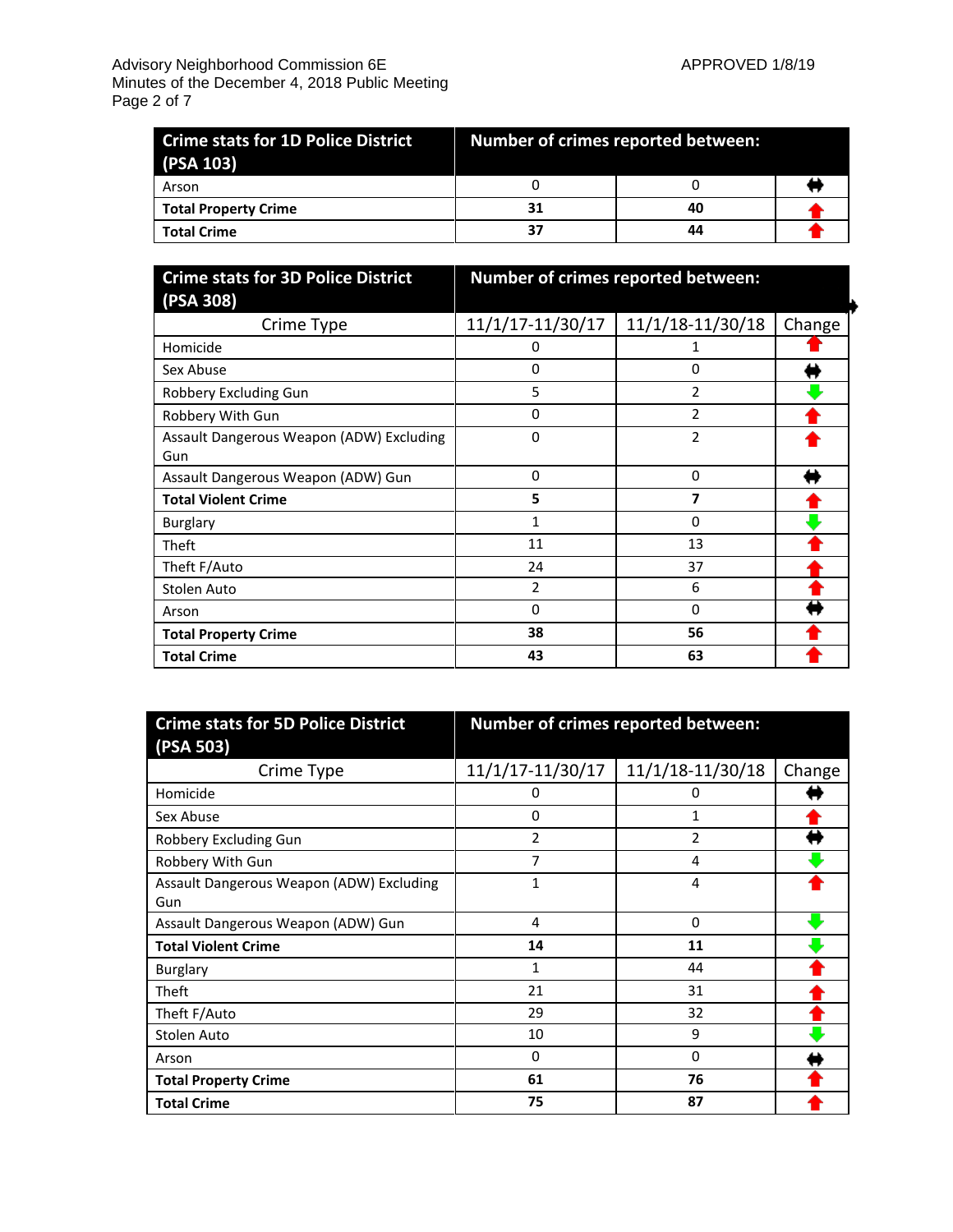**1D (PSA 103) –** No officer was present.

**3D (PSA 308) –** The officer reported on crime for the last 30 days and noted the following: One (1) homicide (case closed); 2 ADWS (case closed); 4 Robberies (1 closed; 3 open); 1 Burglary (open); 6 Thefts from Auto (1 closed; 5 open).

Commissioner Padro asked about the drug activity at the Shaw Skate Park. The officer responded there were three arrests.

**5D (PSA 503) –** The officer reported there were increased Thefts from Auto in the Bloomingdale neighborhood.

# **IV. LUAM MIT, LLC t/a HANUMANH, 1604 7th STREET, NW: REQUEST FOR SUPPORT FOR A NEW ABRA RETAILER'S CLASS "C" RESTAURANT ALCOHOL LICENSE [6E01]**

Owner Boby Pradachith spoke regarding his request for ANC 6E support for a new ABRA Retailer's Class "C" Restaurant Alcohol License. The new restaurant, called "Hanumanh," serves Laotian cuisine. The Sidewalk Café will have 35 seats. Total Occupancy Load is 75 with seating for 40. Hours of Operation and Alcoholic Beverage Sales, Service, and Consumption inside premises and for the Sidewalk Café are Sunday through Thursday, 12:00 p.m. to 12:00 a.m. and Friday and Saturday, 12:00 p.m. to 1:00 a.m.

Commissioner Padro stated that the ABC Licensing Committee met and voted unanimously to support the application. He also noted there is a signed Settlement Agreement pertaining to Hours of Operation/Entertainment, Noise, Exterior of the Establishment, and Trash and Recycling.

**MOTION:** Commissioner Padro moved and Commissioner Brown seconded that ANC 6E *support* the request for support from Luam Mit, LLC ("Hanumanh") for a new ABRA Retailer's Class "C" Restaurant Alcohol License and that said support be communicated in writing to ABRA and the ABC Board. The Motion *passed* unanimously, 5 yeas – 0 nays – 0 abstentions.

# **V. 410 FRANKLIN STREET, NW: REQUEST FOR SUPPORT FOR TWO (2) SPECIAL EXCEPTIONS: 1. TO INCREASE LOT OCCUPANCY, AND 2. SET WALL BACK IN REAR YARD [6E02]**

Tim Baird spoke in regard to his request for ANC 6E support for two special exceptions, **(1)** from the lot occupancy requirements; and **(2)** the rear yard requirements to construct a third floor and rear addition to an existing semidetached principal dwelling at 410 Franklin Street, NW. The converted building will contain two units (flats) as allowed by RF-1 Zoning.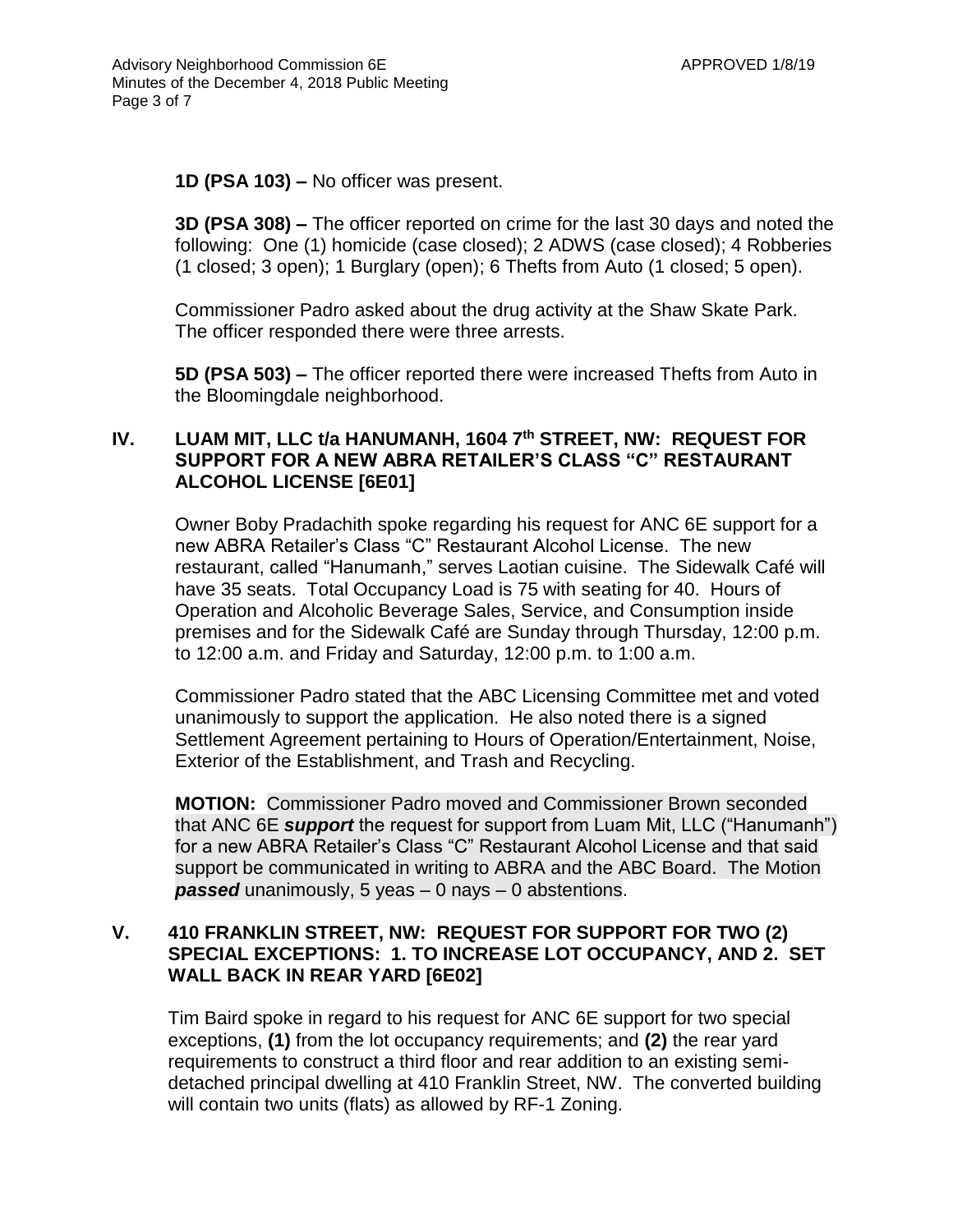**(1)** The existing lot occupancy is at 61%. Lot occupancy with the new addition will be 69.2%; **(2)** the existing rear yard is at 13 feet. The proposed addition will maintain the existing rear yard at 13 feet.

Commissioner Brown stated the Zoning Committee met and initially had issues with the number of windows, but later voted unanimously to support the project. Commissioner Padro raised the issue of the proposed siding, but was informed by the applicant's architect that there will be panel cladding on the sides. The applicant also received five or six letters from his neighbors.

**MOTION:** Commissioner Brown moved and Commissioner Wiggins seconded that ANC 6E *support* the request for support for the two special exceptions (lot occupancy and rear yard) from 410 Franklin Street, NW and that said support be communicated in writing to the Board of Zoning Adjustment (BZA). The Motion *passed* unanimously, 5 yeas – 0 nays – 0 abstentions.

# **VI. 1227 4 TH STREET, NW: REQUEST FOR SUPPORT FOR TWO (2) SPECIAL EXCEPTIONS: 1. TO INCREASE LOT OCCUPANCY, AND 2. SET WALL BACK IN REAR YARD [6E02]**

Jefferson Parke requested ANC 6E support for the property located at 1227 4<sup>th</sup> Street, NW. Plans for the property are to create two (2) three-bedroom units. To gain sufficient space for two (2) family sized units, the plan includes a mostly sub-grade basement as well as a setback third story at the rear of the house, not visible from the street front. They are seeking two (2) special exceptions from the BZA: **(1)** to increase the lot occupancy to 70%; **(2)** to set the rear of the structure (rear wall or deck) more than 10 feet beyond the rear of the neighboring house.

Mr. Parke also requested ANC 6E support for Conceptual Review by the Historic Preservation Review Board (HPRB) to renovate the existing historic home and construct a rear addition, converting an existing single family home to a two family flat.

**MOTION:** Commissioner Padro moved and Commissioner Brown seconded that ANC 6E *support* the request for support for the two special exceptions (lot occupancy and rear yard) from 410 Franklin Street, NW and that said support be communicated in writing to the **Board of Zoning Adjustment (BZA**). Further, that ANC 6E *support* the request for support for Conceptual Review by HPRB to renovate the existing historic home and construct a rear addition, and that said support be communicated in writing to the **Historic Preservation Review Board (HPRB).** The Motion *passed* unanimously, 5 yeas – 0 nays – 0 abstentions.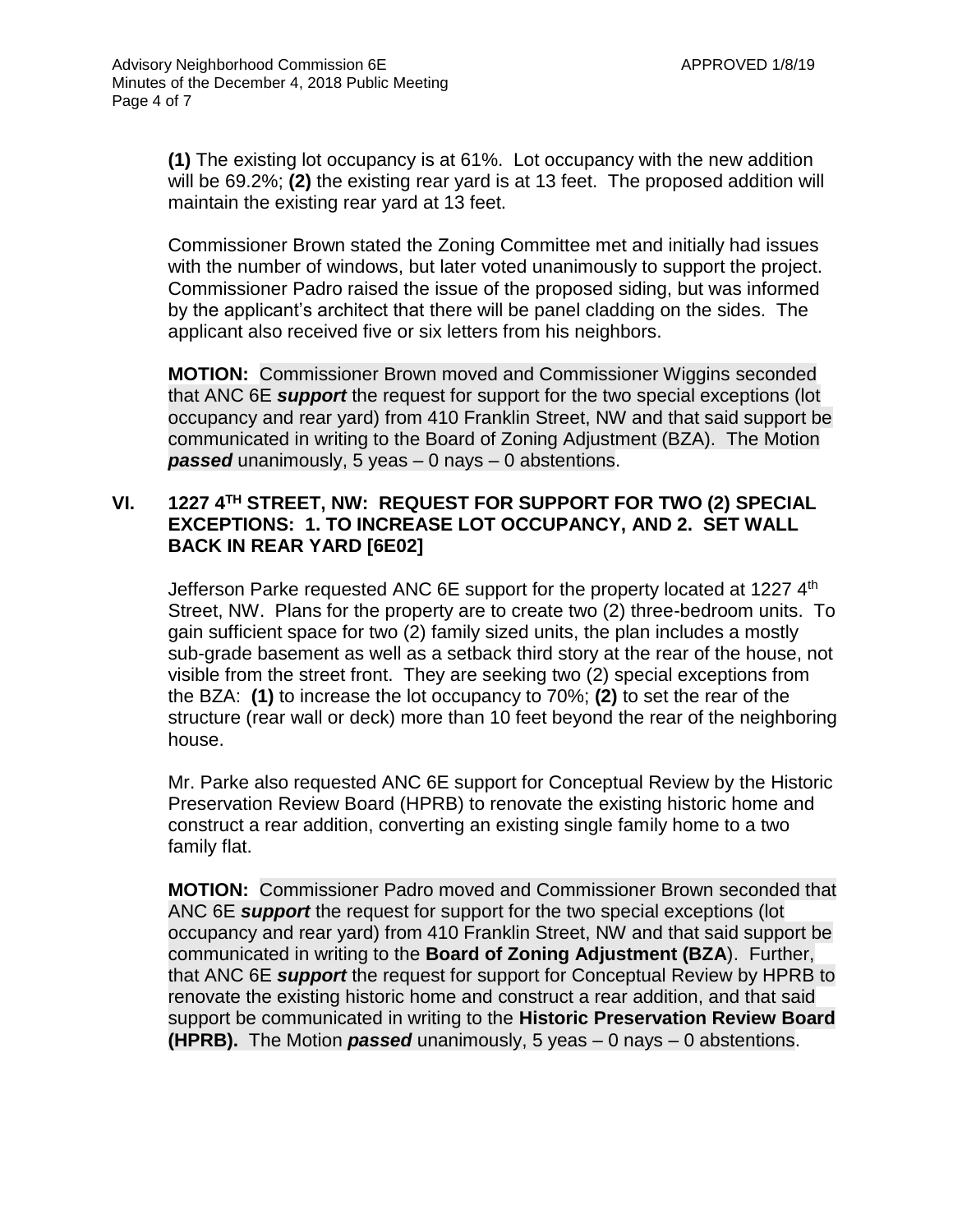# **VII. 1000 RHODE ISLAND AVENUE, NW: REQUEST FOR SUPPORT FOR A USE VARIANCE TO CONVERT PROPERTY TO A THREE (3) UNIT BUILDING**

Martin Hardy, owner of 1000 Rhode Island Avenue, NW, requested ANC 6E support for BZA variance relief from the minimum parking requirements and for an area variance from the residential conversion requirements to add a third unit to an existing flat and convert the basement storage space into an apartment house.

Commissioner Brown stated the Zoning Committee met and unanimously supported it since there will be no construction outside the building.

**MOTION:** Commissioner Brown moved and Commissioner Wiggins seconded that ANC 6E *support* the request for support for the two special exceptions (lot occupancy and rear yard) from 410 Franklin Street, NW and that said support be communicated in writing to the Board of Zoning Adjustment (BZA). The Motion *passed* unanimously, 5 yeas – 0 nays – 0 abstentions.

### **VIII. OLD BUSINESS**

None.

## **IX. NEW BUSINESS**

Commissioner Padro stated that a coalition of parents wants to print up "Save Shaw Middle School" yard signs and requested ANC 6E support to make a contribution toward the cost of the signs in an amount not to exceed \$1,000.00, contingent upon approval by Gottlieb Simon, Executive Director of Office of Neighborhood Advisory Commissions. By unanimous consent, the Commissioners agreed.

# **X. APPROVAL OF MINUTES OF ANC 6E 11/13/18 PUBLIC MEETING**

**MOTION:** Commissioner Padro moved and Commissioner Brown seconded that the Minutes of the **ANC 6E Public Meeting** of **November 13, 2018** be approved as submitted. The Motion *passed* unanimously, 5 yeas – 0 nays – 0 abstentions.

# **XI. APPROVAL OF TREASURER'S REPORT**

Commissioner Wiggins reported that in October 2018 a check in the amount of \$6,188.00 was received and deposited into the account, bringing the balance to \$57,222.08. Two (2) checks, for a total of \$500.00, were paid to Karen Jehle for Recording Services/Website Updating, bringing the current balance to \$57,222.08.

By unanimous consent, the Treasurer's Report was approved.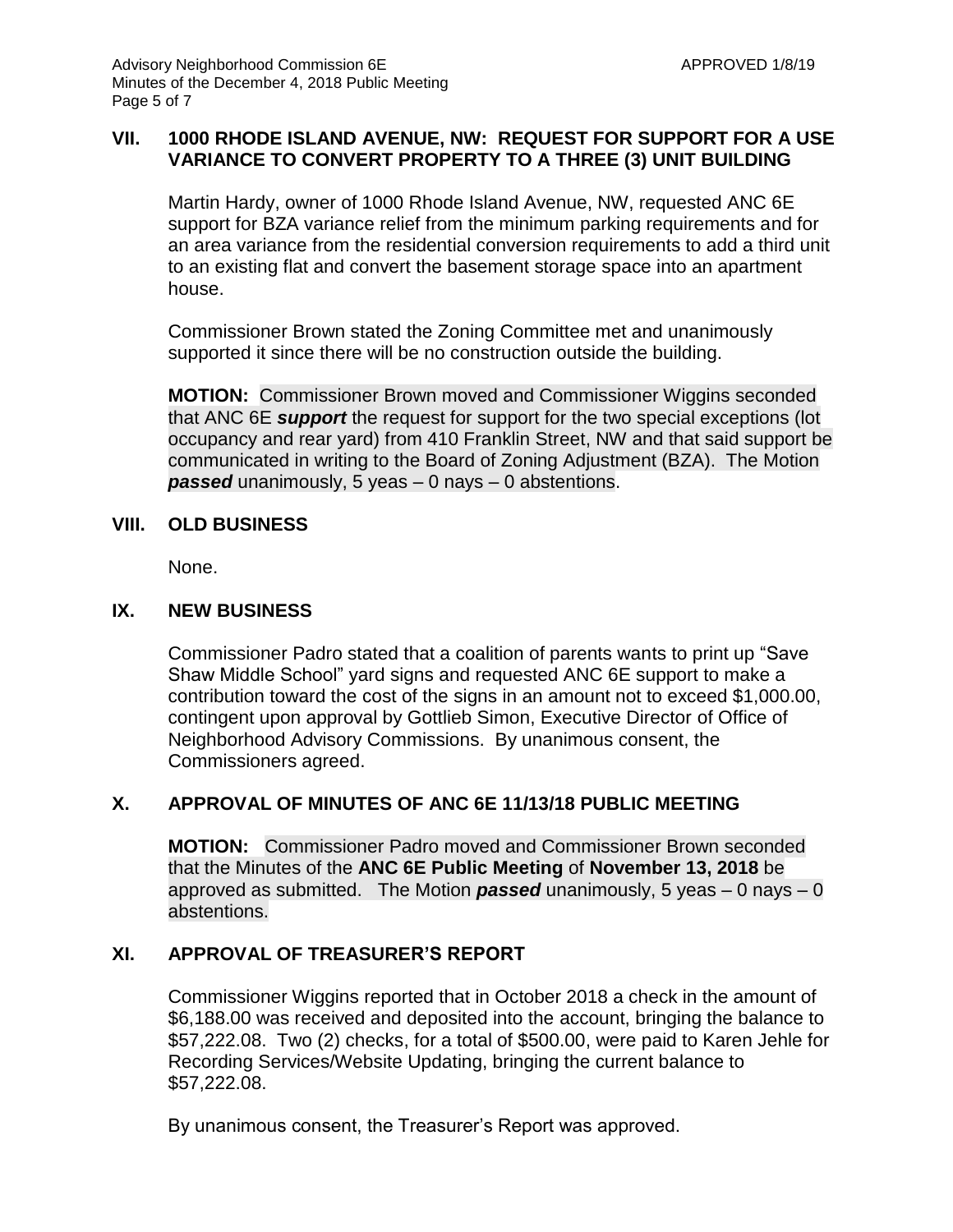#### **XII. APPROVAL OF EXPENSES**

- **A. MOTION:** Commissioner Marriott moved and Commissioner Padro seconded that the invoice submitted by Karen Jehle in the amount of \$250.00 for recording services for the **ANC 6E Public Meeting** of **December 4, 2018** and development of the website be approved for payment. The Motion *passed* unanimously, 5 yeas – 0 nays – 0 abstentions.
- **B. MOTION:** Commissioner Marriott moved and Commissioner Brown seconded that Commissioner Padro be reimbursed in the amount of \$345.00 for printing of 250 flyers for the "Save Shaw Middle School" rally on November 3, 2018. The Motion *passed* unanimously, 5 yeas – 0 nays – 0 abstentions.

#### **XIII. ANNOUNCEMENTS**

- **A.** Commissioner Brown announced that, as a result of the recent General Election, this is his last ANC 6E Public Meeting. He thanked Commissioners for their support over the last two years. On behalf of ANC 6E, Commissioner Marriott thanked Commissioner Brown for his service. Commissioner Brown was given a round of applause.
- **B.** Commissioner Marriott asked fellow commissioners to provide him by Friday, December 7, 2018 the names of needy children for Events DC's "Winter Wonderland" on Saturday, December 15, 2018 at the Walter E. Washington Convention Center.
- **C.** Commissioner Wiggins reminded commissioners to file their ANC Financial Summary Statements for the 2018 General Elections, due on January 15, 2019.
- **D.** Commissioner Wiggins noted the passing of Doris Brooks, the longest elected Advisory Neighborhood Commissioner (34 years) in Washington, DC, and former chair of the ANC.
- **E.** RPP Block: Commissioner Padro noted that residents no longer automatically receive Residential Permit Parking (RPP) permits for guests, but must now request them at: DDOT.dc.gov, →DDOT Services, →Parking Services, →Residential Permit Parking, →Visitor Parking Passes.

#### **XIV. NEXT MEETING**

Tuesday, January 8, 2019 - Location to be determined.